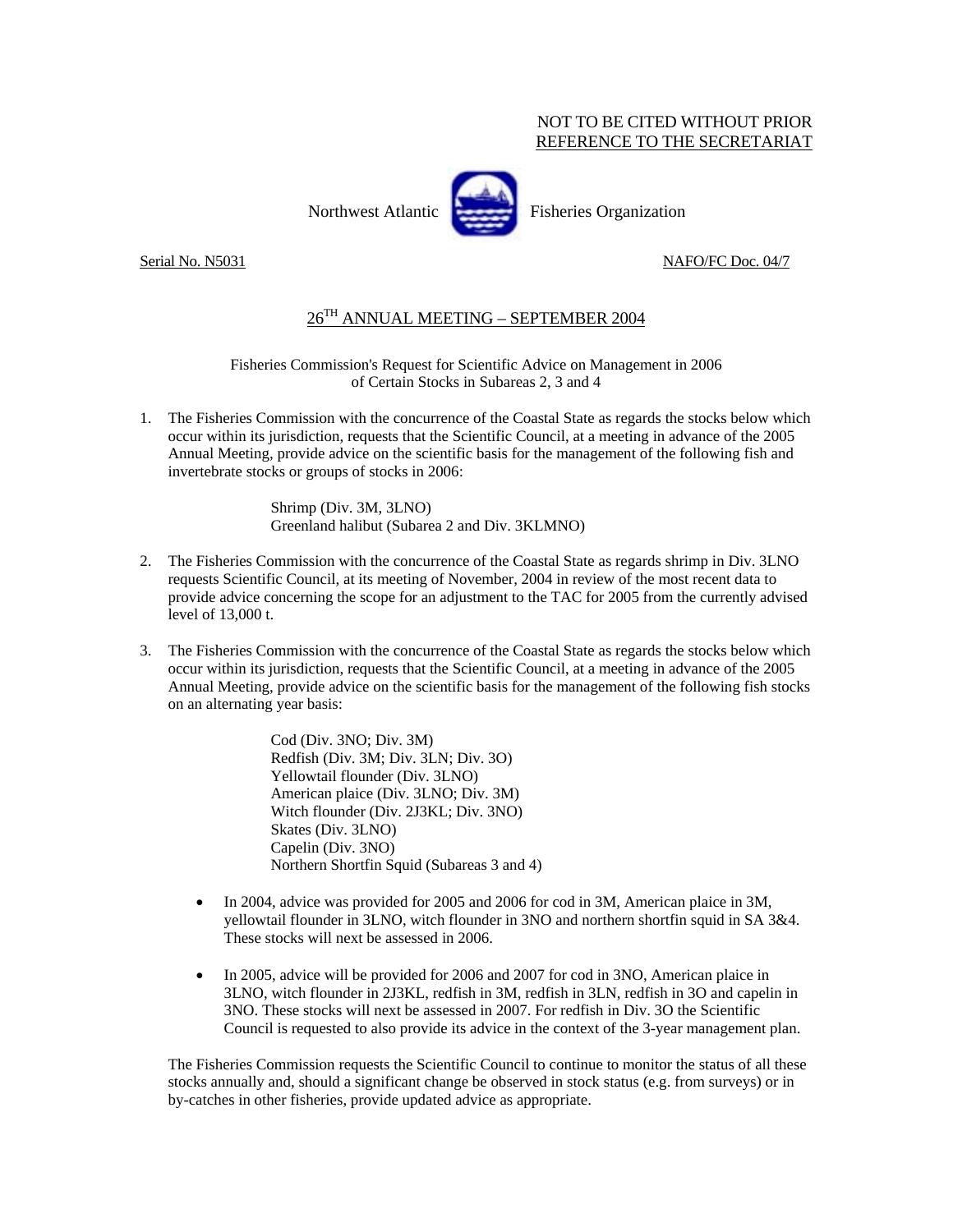- 4. The Fisheries Commission with the concurrence of the Coastal State requests Scientific Council, at a meeting in advance of the 2005 Annual Meeting, to provide advice on the scientific basis for the management of white hake in Div. 3NO including recommendations regarding the most appropriate TAC for 2006 and 2007 in the context of the 3-year management plan. This stock will be assessed in alternate years thereafter.
- 5. The Fisheries Commission with the concurrence of the Coastal State requests Scientific Council, at a meeting in advance of the 2005 Annual Meeting, to provide information on the status of the Greenland halibut in SA 2+ Div. 3KLMNO in relation to the Rebuilding Strategy including commentary on progress in relation to targets described in the Strategy.
- 6. The Commission and the Coastal State request the Scientific Council to consider the following in assessing and projecting future stock levels for those stocks listed above:
	- a) The preferred tool for the presentation of a synthetic view of the past dynamics of an exploited stock and its future development is a stock assessment model, whether age-based or ageaggregated.
	- b) For those stocks subject to analytical-type assessments, the status of the stocks should be reviewed and management options evaluated in terms of their implications for fishable stock size in both the short and long term. As general reference points, the implications of fishing at F<sub>0.1</sub> and F<sub>2004</sub> in 2006 and subsequent years should be evaluated. The present stock size and spawning stock size should be described in relation to those observed historically and those expected in the longer term under this range of options.
	- c) For those stocks subject to general production-type assessments, the time series of data should be updated, the status of the stock should be reviewed and management options evaluated in the way described above to the extent possible. In this case, the the level of fishing effort or fishing mortality (F) required to take two-thirds MSY catch in the long term should be calculated.
	- d) For those resources for which only general biological and/or catch data are available, few standard criteria exist on which to base advice. The stock status should be evaluated in the context of management requirements for long-term sustainability and the advice provided should be consistent with the precautionary approach.
	- e) Spawning stock biomass levels considered necessary for maintenance of sustained recruitment should be recommended for each stock. In those cases where present spawning stock size is a matter of scientific concern in relation to the continuing reproductive potential of the stock, management options should be offered that specifically respond to such concerns.
	- f) Information should be provided on stock size, spawning stock sizes, recruitment prospects, fishing mortality, catch rates and TACs implied by these management strategies for the short and the long term in the following format:
		- I. For stocks for which analytical-type assessments are possible, graphs should be provided of all of the following for the longest time-period possible:
			- historical yield and fishing mortality;
			- spawning stock biomass and recruitment levels;
			- catch options for the year 2006 and subsequent years over a range of fishing mortality rates
			- $(F)$  at least from F<sub>0.1</sub> to F<sub>max</sub>;
			- spawning stock biomass corresponding to each catch option;
			- yield-per-recruit and spawning stock per recruit values for a range of fishing mortalities.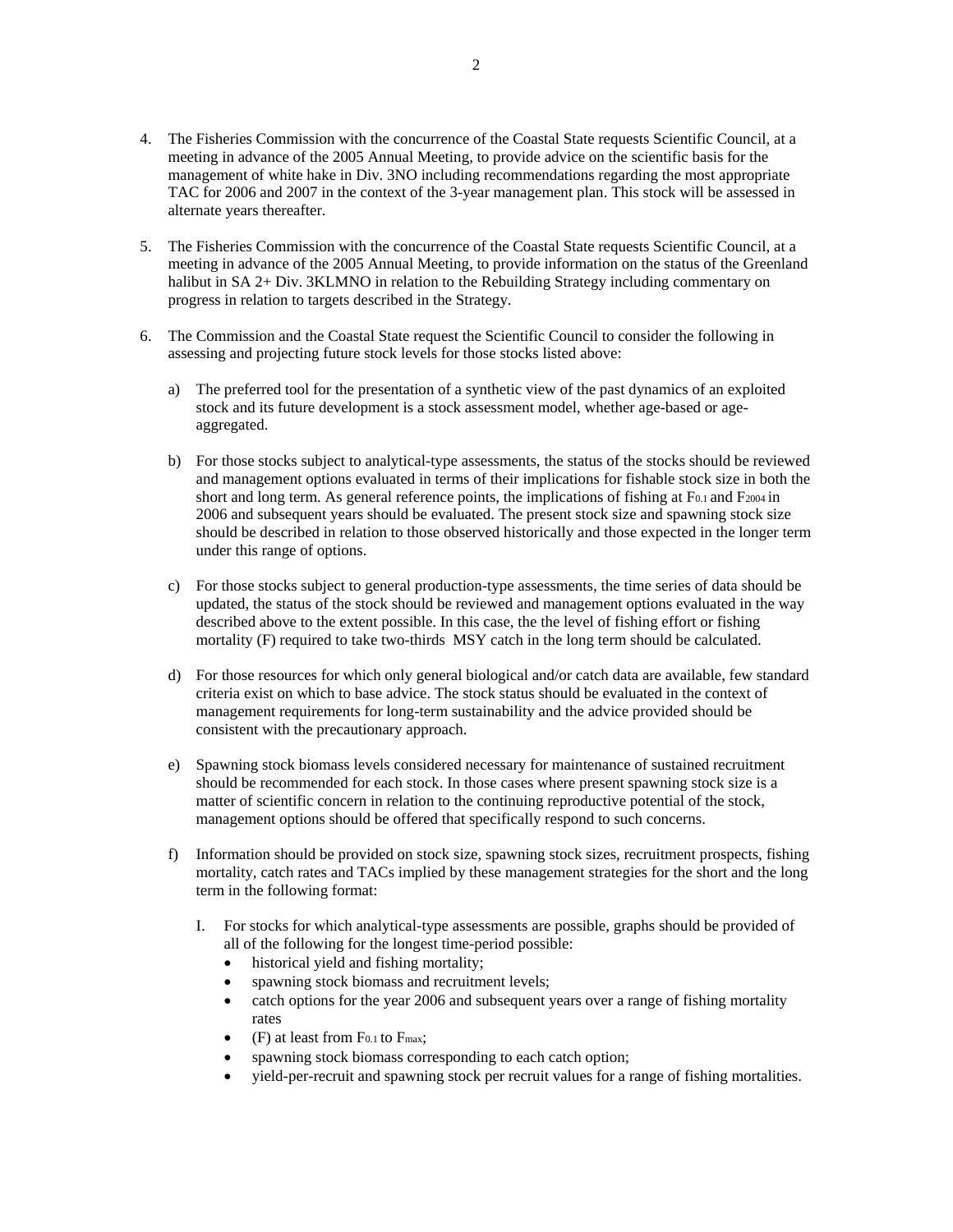- II. For stocks for which advice is based on general production models, the relevant graph of production as a function of fishing mortality rate or fishing effort should be provided. Age aggregated assessments should also provide graphs of all of the following for the longest time period possible:
	- exploitable biomass (both absolute and relative to BMSY)
	- yield/biomass ratio as a proxy for fishing mortality (both absolute and relative to FMSY)
	- estimates of recruitment from surveys, if available.
- III. Where analytical methods are not attempted, the following graphs should be presented, for one or several surveys, for the longest time-period possible:
	- time trends of survey abundance estimates, over:
	- an age or size range chosen to represent the spawning population
	- an age or size-range chosen to represent the exploited population
	- recruitment proxy or index for an age or size-range chosen to represent the recruiting population.
	- fishing mortality proxy, such as the ratio of reported commercial catches to a measure of the exploited population.

For age-structured assessments, yield-per-recruit graphs and associated estimates of yield-perrecruit based reference points should be provided. In particular, the three reference points, actual F, F0.1 and Fmax should be shown.

- 7. Noting the Precautionary Approach Framework as endorsed by Fisheries Commission, the Fisheries Commission requests that the Scientific Council provide the following information for the 2005 Annual Meeting of the Fisheries Commission for the following stocks under its responsibility requiring advice for 2006: yellowtail flounder in Div. 3LNO, Shrimp in Div. 3M
	- a) the limit and precautionary reference points as described in Annex II of the UN Fisheries Agreement indicating areas of uncertainty (for those stocks for which precautionary reference points cannot be determined directly, proxies should be provided);
	- b) the stock biomass and fishing mortality trajectory over time overlayed on a plot of the proposed PA Framework (for those stocks where biomass and/or fishing mortality cannot be determined directly, proxies should be used);
	- c) information regarding the current Zone the stock is within as well as proposals regarding possible harvest strategies to move the resource to (or maintain it in) the Safe Zone including medium term considerations and associated risk or probabilities which will assist the Commission in developing the management strategies described in paragraphs 4 and 5 of Annex II in the Agreement.
	- d) A description of the advise using the Precautionary Framework differs from advice provided in the traditional manner.
- 8. The following elements should be taken into account by the Scientific Council when considering the Precautionary Approach Framework:
	- a) References to "risk" and to "risk analyses" should refer to estimated probabilities of stock population parameters falling outside biological reference points.
	- b) Where reference points are proposed by the Scientific Council as indicators of biological risk, they should be accompanied by a description of the nature of the risk associated with crossing the reference point such as recruitment overfishing, impaired recruitment, etc..
	- c) When a buffer reference point is proposed in the absence of a risk evaluation in order to maintain a low probability that a stock, measured to be at the buffer reference point, may actually be at or